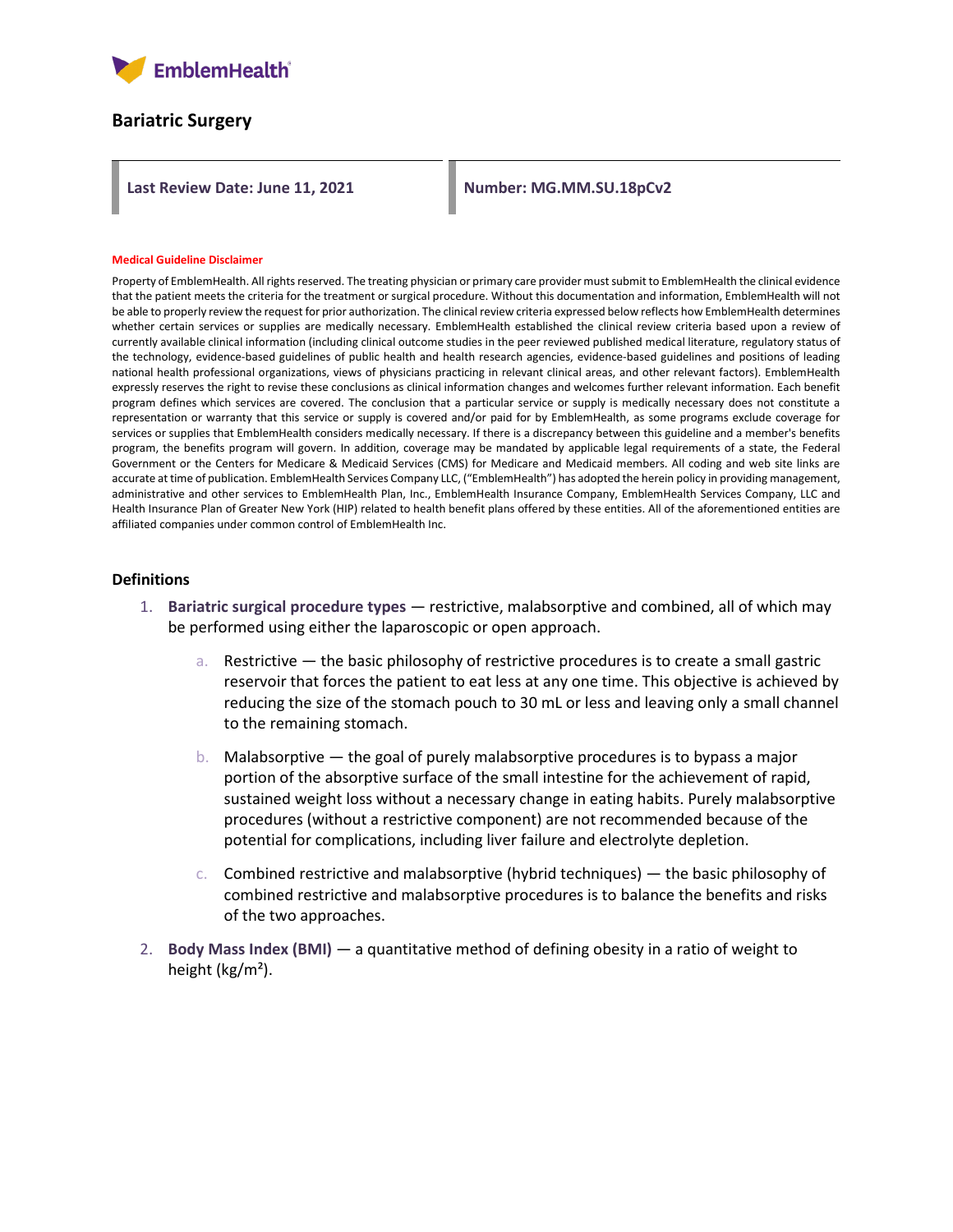### 3. **Classification**

| <b>Class</b>                                                                  | <b>BMI</b>                    |
|-------------------------------------------------------------------------------|-------------------------------|
| Overweight                                                                    | $25 - 29.9$ kg/m <sup>2</sup> |
| Obese (class I)                                                               | $30 - 34.9$ kg/m <sup>2</sup> |
| Severe obesity (class II)                                                     | 35-39.9 $\text{kg/m}^2$       |
| Clinically severe (also referred to as extreme or morbid) obesity (class III) | 40-49.9 kg/m <sup>2</sup>     |
| Super obesity                                                                 | 50-59.9 kg/m <sup>2</sup>     |
| Super-super obesity                                                           | $60 + \text{kg/m}^2$          |

- 4. **Biliopancreatic Diversion with duodenal switch (BPD/DS)** a combined malabsorptive / restrictive procedure whereby a suprapapillary Roux-en-Y duodeno-jejunostomy is performed in combination with a 70%–80% greater curvature gastrectomy (sleeve resection of the stomach; continuity of the gastric lesser curve is maintained while simultaneously reducing stomach volume). A long-limb Roux-en-Y is then created. The efferent limb acts to decrease overall caloric absorption and the long biliopancreatic limb, diverting bile from the alimentary contents, is intended specifically to induce fat malabsorption.
- 5. **Laparoscopic adjustable gastric banding (LAGB)** a gastric-restrictive implant device used as an alternative to a gastric-restrictive surgery procedure to treat morbid obesity. The system consists of a band of silicone elastomer with an inflatable inner shell and a buckle closure connected by tubing to an access port placed outside the abdominal cavity. The inner diameter of the band can be readily adjusted by the addition or removal of saline through the access port. The band is placed laparoscopically around the upper stomach, 1 cm below the esophagogastric junction. (Must be FDA-approved for Plan consideration)
- 6. **Roux-en-Y gastric bypass (RYGB)** a large portion (approximately 90%) of the stomach is excluded. A gastric pouch is created and anastomosed to the proximal jejunum, causing weight reduction due to a reduction of food intake and mild malabsorption.
- 7. **Sleeve gastrectomy** a new procedure that is becoming increasingly popular. In this operation, a tubular stomach is created along the lesser curvature by excising the greater curvature. Approximately an 80–90% gastrectomy is performed. This is a restrictive procedure and absorption remains normal.
- 8. **Vertical gastric banding (VGB) / vertical-banded gastroplasty (VBG) (vertical gastric stapling or partitioning)** — A vertical row of staples and a horizontally placed reinforcing band are positioned across the stomach, creating a proximal pouch and narrowed food outlet. Patients become full post ingestion of only small food amounts.
- 9. **The Obesity Surgery Mortality Risk Score (OS-MRS)** a risk stratification tool that physicians should utilize when determining candidacy of the BMI  $\geq$  50 kg/m2 member. The OS-MRS assigns 1 point to each of 5 preoperative variables: Age, hypertension, male gender, known risk factors for pulmonary embolism (i.e., previous thromboembolism, preoperative vena cava filter, hypoventilation, pulmonary hypertension) and BMI.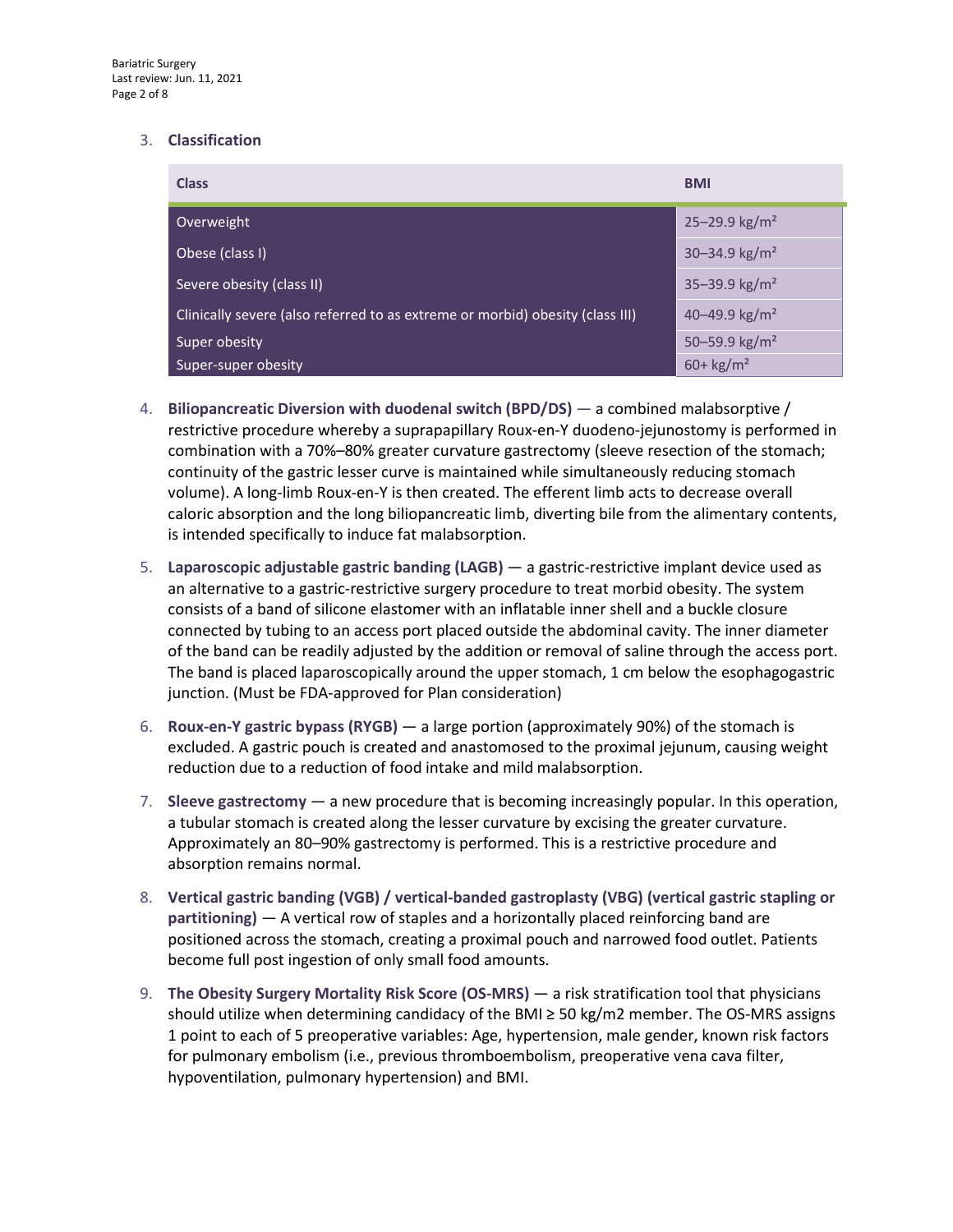| <b>Obesity Surgery Mortality Risk Score</b>    |                                                                                                      |  |
|------------------------------------------------|------------------------------------------------------------------------------------------------------|--|
| <b>Risk factor</b>                             | <b>Points</b>                                                                                        |  |
| Age $>$ 45 years                               | $\mathbf{1}$                                                                                         |  |
| Hypertension                                   | $\mathbf{1}$                                                                                         |  |
| Male sex                                       | $\mathbf{1}$                                                                                         |  |
| Risk factors for pulmonary embolism            | $\mathbf{1}$                                                                                         |  |
| Body mass index $\ge$ 50 kg per m <sup>2</sup> | $\mathbf{1}$                                                                                         |  |
|                                                | Total:                                                                                               |  |
| Risk group (score)                             | Postoperative mortality risk (deaths/total<br>number of patients who underwent bariatric<br>surgery) |  |
| Low (0 or 1 points)                            | 5/2164(0.2%)                                                                                         |  |
| Moderate (2 or 3 points)                       | 25/2142 (1.2%)                                                                                       |  |
| High (4 or 5 points)                           | 3/125(2.4%)                                                                                          |  |

## **Guideline**

Members may be eligible for coverage of the above-captioned surgical procedures (in conjunction with cholecystectomy if such is requested) when all of the following criteria are met:

- [1](#page-2-0). Age ≥ 18.<sup>1</sup>
- 2. Full growth achieved.
- 3. Absence of specific obesity etiology (i.e., endocrine disorders, e.g., adrenal or thyroid conditions, or treatment of metabolic cause provided, as applicable [does not pertain to diabetes]).
- 4. Psychological clearance by a mental health professional.

If the member has received any behavioral health issue intervention (i.e., counseling or drug therapy) within the past 12 months, then the mental health provider should indicate that the issue of surgery has been discussed with the member and that there are no identified contraindications to the proposed surgery.

In addition, the member should have no history of substance abuse, or if there is a positive history, the documentation should indicate that the member has been substance abuse free for > 1 year or that he/she is in a controlled treatment program and is stabilized.

Other contraindications include active eating disorders, active substance abuse and untreated psychiatric illness such as suicidal ideation, borderline personality disorder, schizophrenia, terminal illness and uncontrolled depression.

### **AND**

5. BMI ≥ 40 kg/m² **or** BMI 35–39.9 kg/m² with ≥ 1 significant comorbidity.

Accompanying documentation of the following associated comorbid conditions and associated problems must be submitted; any of the following are applicable:

<span id="page-2-0"></span><sup>&</sup>lt;sup>1</sup> Surgical requests for members < 18 years may be reviewed on a case-by-case basis and should only be performed in centers where there is a multidisciplinary approach to pediatric obesity and only in rare circumstances (e.g., Prader-Willi syndrome).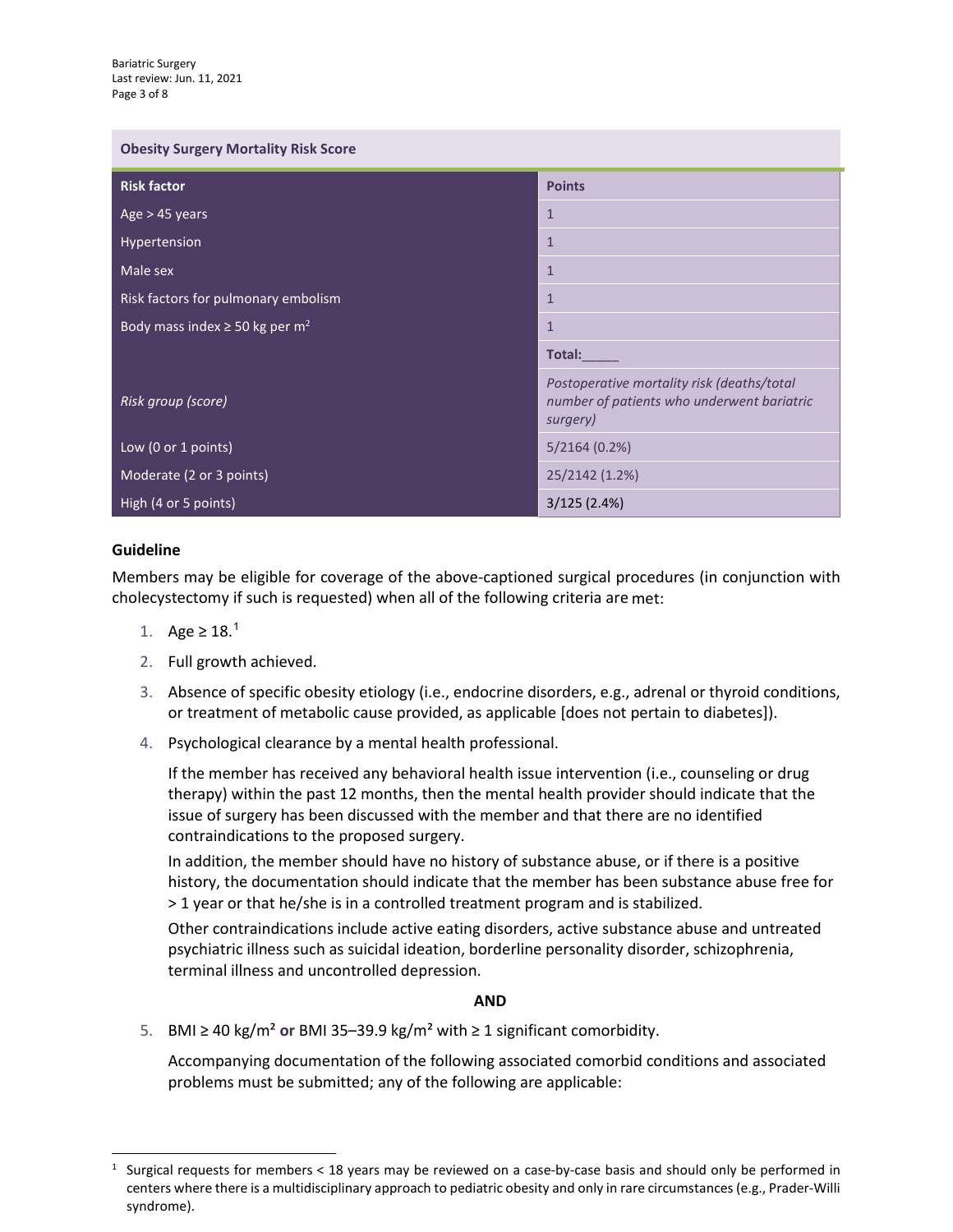- a. Daily functional interference to the extent that performance is extensively curtailed.<sup>[2](#page-3-0)</sup>
- b. Documented circulatory insufficiency.
- c. Documented physical trauma secondary to obesity complications, which causes the member to be incapacitated.
- d. Documented respiratory insufficiency.
- e. Documented primary disease complication, as applicable:
	- i. Coronary heart disease and other atherosclerotic diseases.
	- ii. Hypertension.
	- iii. Osteoarthritis.
	- iv. Obstructive sleep apnea.
	- v. Type 2 diabetes.

#### **Gastric Band Adjustments**

Appropriate as follows:

1. Reduction of band volume: Complaints of difficulty swallowing, persistent reflux or heartburn, nighttime coughing or regurgitation.

Reduction of band volume may also be appropriate in the setting of maladaptive eating habits such as eating only soft, carbohydrate and fat laden food due to inability to tolerate any solid foods. These complaints, however, should be taken in context with member's compliance with dietary follow up and recommendations.

2. Increase in band volume: Increased hunger, increased portion sizes.

Adjustments would be expected at approximately 6-week intervals until appropriate fill volume has been achieved (member is experiencing early and prolonged satiety with small meal sizes, satisfactory weight loss).

Adjustments should be performed in the outpatient setting and without fluoroscopic guidance unless the port is not palpable, there is difficulty accessing the port, or leakage is suspected.

#### **Surgical Revision**

Members are eligible for coverage of a surgical revision of a previous gastric restrictive surgery if it is medically necessary as a result of a complication of the original procedure; i.e.:

- 1. Staple disruption.
- 2. Obstruction or chronic stricture.
- 3. Severe esophagitis.
- 4. Dilatation of the gastric pouch in a member who experienced appropriate weight loss prior to the dilatation.

*Note: Laparoscopic adjustable banding revisional surgery will be covered for band slippage or erosion, both of which are deemed urgent medical conditions.*

<span id="page-3-0"></span> $2$  The member must be unable to participate in employment and/or normal activities as a result of the clinically severe obese condition, which could be resolved by weight reduction (e.g., treatable joint disease).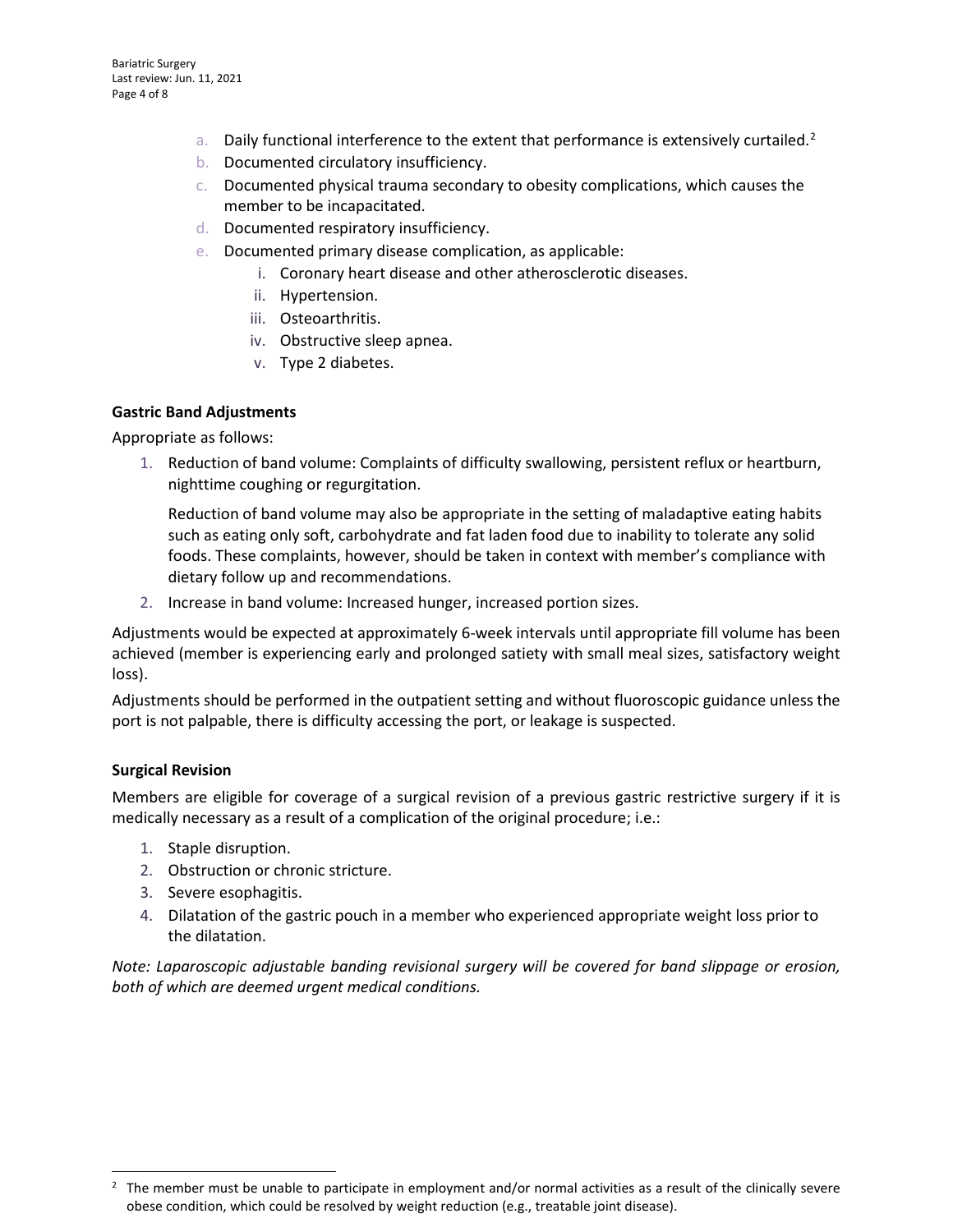### **Surgical Repetition**

Members are eligible for coverage of repeat bariatric surgery if both of the following criteria are met:

- 1. Insufficient weight loss (success defined as a weight loss of > 50% of excess body weight)
- 2. The medically necessary criteria (as outlined above) are met.

*Note: Member compliance with prescribed post-procedure nutrition and exercise program is prerequisite to consideration.*

### **Postsurgical Panniculectomy Requests**

(See [Cosmetic and Reconstructive Surgery](https://www.emblemhealth.com/content/dam/emblemhealth/pdfs/provider/medical_policies/c/MG_Cosmetic_and_Reconstructive_Surgery_Procedures.pdf) Procedures and/o[r Abdominoplasty/Panniculectomy\)](https://www.emblemhealth.com/%7E/media/Files/PDF/_med_guidelines/MG_Abdominoplasty_Panniculectomy.pdf)

### **Limitations/Exclusions**

- 1. Surgical revision is not considered medically necessary for members who have a functional operation (without any evidence of medical abnormality) because of inadequate weight loss.
- 2. Cholecystectomies performed incidental to bariatric surgery will only be covered if the bariatric surgery has been authorized/approved.
- 3. Repair of an asymptomatic or incidentally identified hiatal hernia (CPT codes 43280, 43281, 43282, 43289, 43499 or 43659) will be denied as incidental/inclusive procedures when reported with bariatric surgery code ranges 43770–43775 and 43842–43848, 43644, 43645, 43886, 43887 or 43888). Modifier 59 will not override these codes as hiatal hernia repair is considered an integral part of obesity surgery.
- 4. Case-by-case consideration for preoperative esophagogastroduodenoscopy (EGD) (CPT 43235) will be given for members symptomatic of gastroesophageal reflux disease (GERD) (e.g., heartburn, regurgitation, dysphagia, etc.).
- 5. All other gastric bypass/restrictive procedures (and other treatment modalities not listed above as medically necessary) are considered investigational due to insufficient evidence of therapeutic value. These include, but are not limited to, minimally invasive endoluminal gastric restrictive surgical techniques (e.g., EndoGastric StomaphyX™ endoluminal fastener and delivery system); laparoscopic gastric plication/laparoscopic greater curvature plication (LGCP), with or without gastric banding; balloon-type systems (e.g., ReShape® Integrated Dual Balloon System) and vagus nerve-blocking devices (e.g., MAESTRO® Rechargeable System).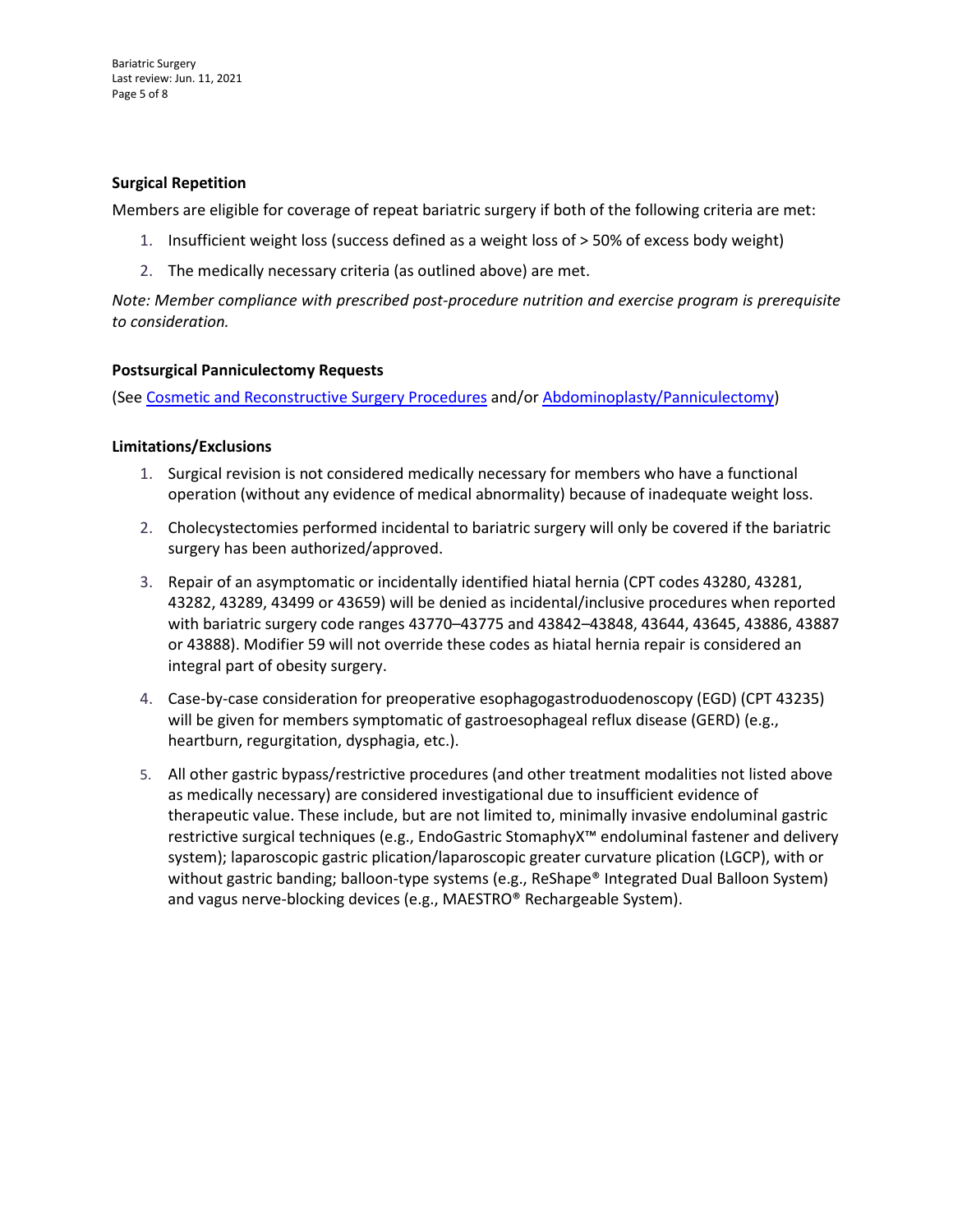Bariatric Surgery Last review: Jun. 11, 2021 Page 6 of 8

# **Revision History**

| Dec. 10, 2021 | Added case-by-case consideration language for preoperative esophagogastroduodenoscopy (EGD) for<br>members symptomatic of gastroesophageal reflux disease (GERD)                                              |
|---------------|---------------------------------------------------------------------------------------------------------------------------------------------------------------------------------------------------------------|
| Feb. 12, 2021 | Removed perquisite for 2 years of insufficient weight loss within Surgical Repetition criteria                                                                                                                |
| Jul. 12, 2019 | MCG Panniculectomy cross reference replaced with link to EmblemHealth's reinstated<br>Abdominoplasty/Panniculectomy guideline, which communicates photo documentation requirement                             |
| Jun. 14, 2019 | Modified sub criteria of "documented primary disease complication":<br>"Medically refractory hypertension" changed to "Hypertension"<br>"Moderate to severe obstructive sleep apnea" changed to "Sleep apnea" |
| Jun. 8, 2018  | Removed pre-surgical dieting prerequisite and statement that member must not have a life<br>threatening condition                                                                                             |
| Mar. 11, 2016 | Clarified devices/techniques, within Limitations/Exclusions Section, which were determined by<br>EmblemHealth to be investigational                                                                           |

## **Applicable Procedure Codes**

| 43644 | Laparoscopy, surgical, gastric restrictive procedure; with gastric bypass and Roux-en-Y gastroenterostomy<br>(roux limb 150 cm or less)                                                                                |
|-------|------------------------------------------------------------------------------------------------------------------------------------------------------------------------------------------------------------------------|
| 43645 | Laparoscopy, surgical, gastric restrictive procedure; with gastric bypass and small intestine reconstruction to<br>limit absorption                                                                                    |
| 43659 | Unlisted laparoscopy procedure, stomach                                                                                                                                                                                |
| 43770 | Laparoscopy, surgical, gastric restrictive procedure; placement of adjustable gastric restrictive device (eg,<br>gastric band and subcutaneous port components)                                                        |
| 43771 | Laparoscopy, surgical, gastric restrictive procedure; revision of adjustable gastric restrictive device component<br>only                                                                                              |
| 43772 | Laparoscopy, surgical, gastric restrictive procedure; removal of adjustable gastric restrictive device component<br>only                                                                                               |
| 43773 | Laparoscopy, surgical, gastric restrictive procedure; removal and replacement of adjustable gastric restrictive<br>device component only                                                                               |
| 43774 | Laparoscopy, surgical, gastric restrictive procedure; removal of adjustable gastric restrictive device and<br>subcutaneous port components                                                                             |
| 43775 | Laparoscopy, surgical, gastric restrictive procedure; longitudinal gastrectomy (ie, sleeve gastrectomy)                                                                                                                |
| 43842 | Gastric restrictive procedure, without gastric bypass, for morbid obesity; vertical-banded gastroplasty                                                                                                                |
| 43843 | Gastric restrictive procedure, without gastric bypass, for morbid obesity; other than vertical-banded<br>gastroplasty                                                                                                  |
| 43845 | Gastric restrictive procedure with partial gastrectomy, pylorus-preserving duodenoileostomy and<br>ileoileostomy (50 to 100 cm common channel) to limit absorption (biliopancreatic diversion with duodenal<br>switch) |
| 43846 | Gastric restrictive procedure, with gastric bypass for morbid obesity; with short limb (150 cm or less) Roux-en-<br>Y gastroenterostomy                                                                                |
| 43847 | Gastric restrictive procedure, with gastric bypass for morbid obesity; with small intestine reconstruction to<br>limit absorption                                                                                      |
| 43848 | Revision, open, of gastric restrictive procedure for morbid obesity, other than adjustable gastric restrictive<br>device (separate procedure)                                                                          |
| 43860 | Revision of gastrojejunal anastomosis (gastrojejunostomy) with reconstruction, with or without partial<br>gastrectomy or intestine resection; without vagotomy                                                         |
| 43865 | Revision of gastrojejunal anastomosis (gastrojejunostomy) with reconstruction, with or without partial<br>gastrectomy or intestine resection; with vagotomy                                                            |
| 43886 | Gastric restrictive procedure, open; revision of subcutaneous port component only                                                                                                                                      |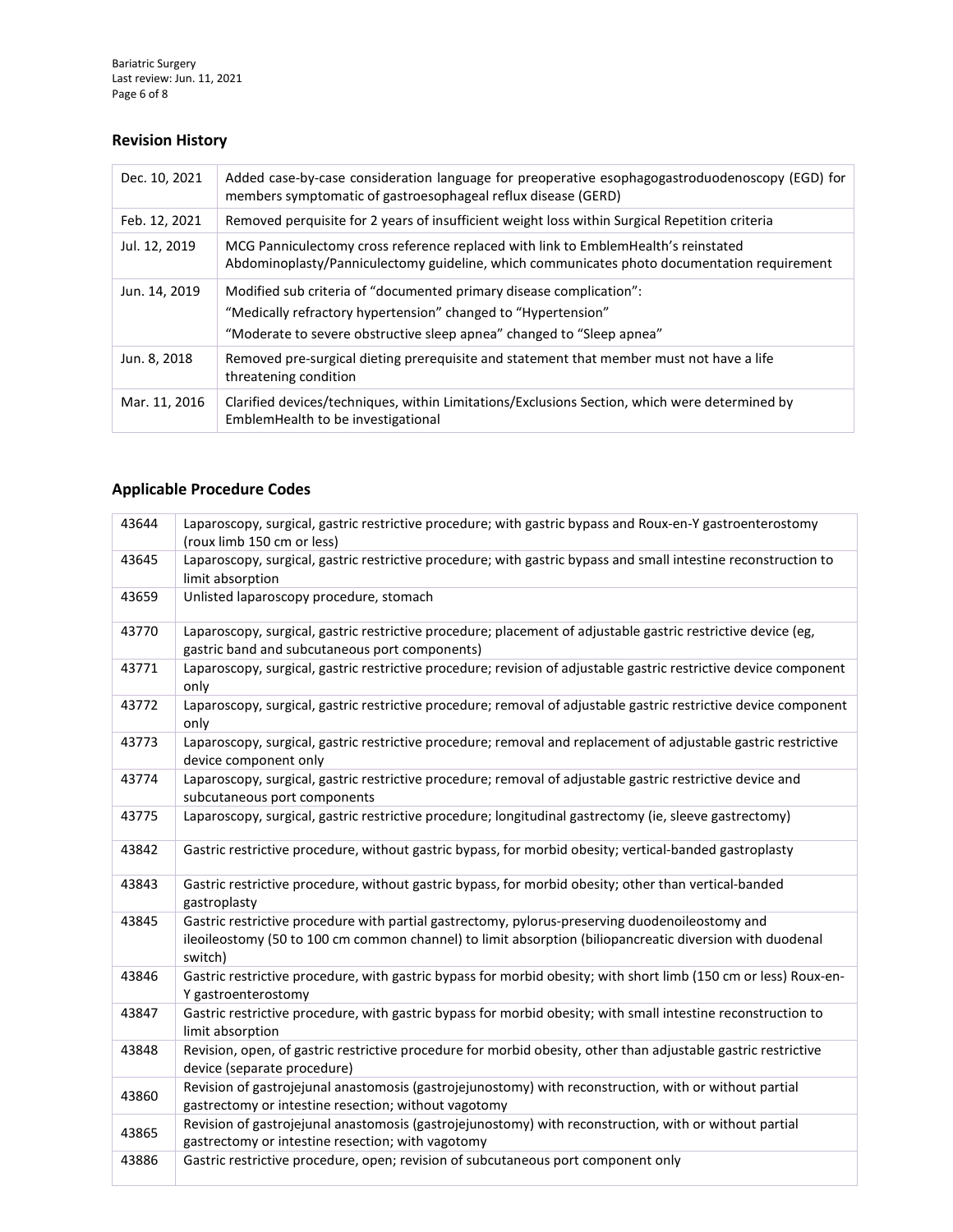Bariatric Surgery Last review: Jun. 11, 2021 Page 7 of 8

| 43887 | Gastric restrictive procedure, open; removal of subcutaneous port component only                 |
|-------|--------------------------------------------------------------------------------------------------|
| 43888 | Gastric restrictive procedure, open; removal and replacement of subcutaneous port component only |
| 43999 | Unlisted procedure, stomach                                                                      |
| 47562 | Laparoscopy, surgical; cholecystectomy                                                           |
| 47600 | Cholecystectomy                                                                                  |
| S2083 | Adjustment of gastric band diameter via subcutaneous port by injection or aspiration of saline   |

#### **Applicable ICD-10 Diagnosis Codes**

| E66.01 | Morbid (severe) obesity due to excess calories |
|--------|------------------------------------------------|
| Z68.35 | Body mass index (BMI) 35.0-35.9, adult         |
| Z68.36 | Body mass index (BMI) 36.0-36.9, adult         |
| Z68.37 | Body mass index (BMI) 37.0-37.9, adult         |
| Z68.38 | Body mass index (BMI) 38.0-38.9, adult         |
| Z68.39 | Body mass index (BMI) 39.0-39.9, adult         |
| Z68.41 | Body mass index (BMI) 40.0-44.9, adult         |
| Z68.42 | Body mass index (BMI) 45.0-49.9, adult         |
| Z68.43 | Body mass index (BMI) 50-59.9, adult           |
| Z68.44 | Body mass index (BMI) 60.0-69.9, adult         |
| Z68.45 | Body mass index (BMI) 70 or greater, adult     |
| Z98.84 | Bariatric surgery status                       |

#### **References**

American College of Cardiology/American Heart Association Task Force. Guideline for the Management of Overweight and Obesity in Adults. 2013[. https://www.jacc.org/doi/full/10.1016/j.jacc.2013.11.004.](https://www.jacc.org/doi/full/10.1016/j.jacc.2013.11.004) Accessed December 22, 2021.

American Society of Metabolic and Bariatric Surgery. Updated Position Statement on Sleeve Gastrectomy as a Bariatric Procedure. 2017[: https://asmbs.org/app/uploads/2017/11/ASMBS-updated-position-statement-on-sleeve-gastrectomy.-](https://asmbs.org/app/uploads/2017/11/ASMBS-updated-position-statement-on-sleeve-gastrectomy.-SOARD-Oct-2017-1.pdf) [SOARD-Oct-2017-1.pdf.](https://asmbs.org/app/uploads/2017/11/ASMBS-updated-position-statement-on-sleeve-gastrectomy.-SOARD-Oct-2017-1.pdf) Accessed December 22, 2021.

Curr Pharm Des. 2011;17(12):1209-17. Bariatric surgery: indications, safety and efficacy. Ben-David K1, Rossidis G.

DeMaria EJ, Portenier D, Wolfe L. Obesity surgery mortality risk score: proposal for a clinically useful score to predict mortality risk in patients undergoing gastric bypass. Surg Obes Relat Dis. 2007 Mar-Apr;3(2):134-40.

Hayes, Inc. Adjustable gastric banding effective for selected patients. Hayes Medical Technology Directory. Lansdale, Penn: Winifred S. Hayes, Inc.; November 21, 2003. Search updated December 14, 2005.

Hayes, Inc. Biliopancreatic diversion with duodenal switch for treatment of obesity. Hayes Medical Technology Directory. Lansdale, Penn: Winifred S. Hayes, Inc.; October 26, 2003. Search updated December 8, 2005.

Hayes, Inc. Laparoscopic bariatric surgery. Hayes Medical Technology Directory. Lansdale, Penn: Winifred S. Hayes, Inc.; November 21, 2003. Search updated December 14, 2005.

Hayes, Inc. Open bariatric surgery. Hayes Medical Technology Directory. Lansdale, Penn: Winifred S. Hayes, Inc.; December 12, 2003. Search updated January 26, 2006.